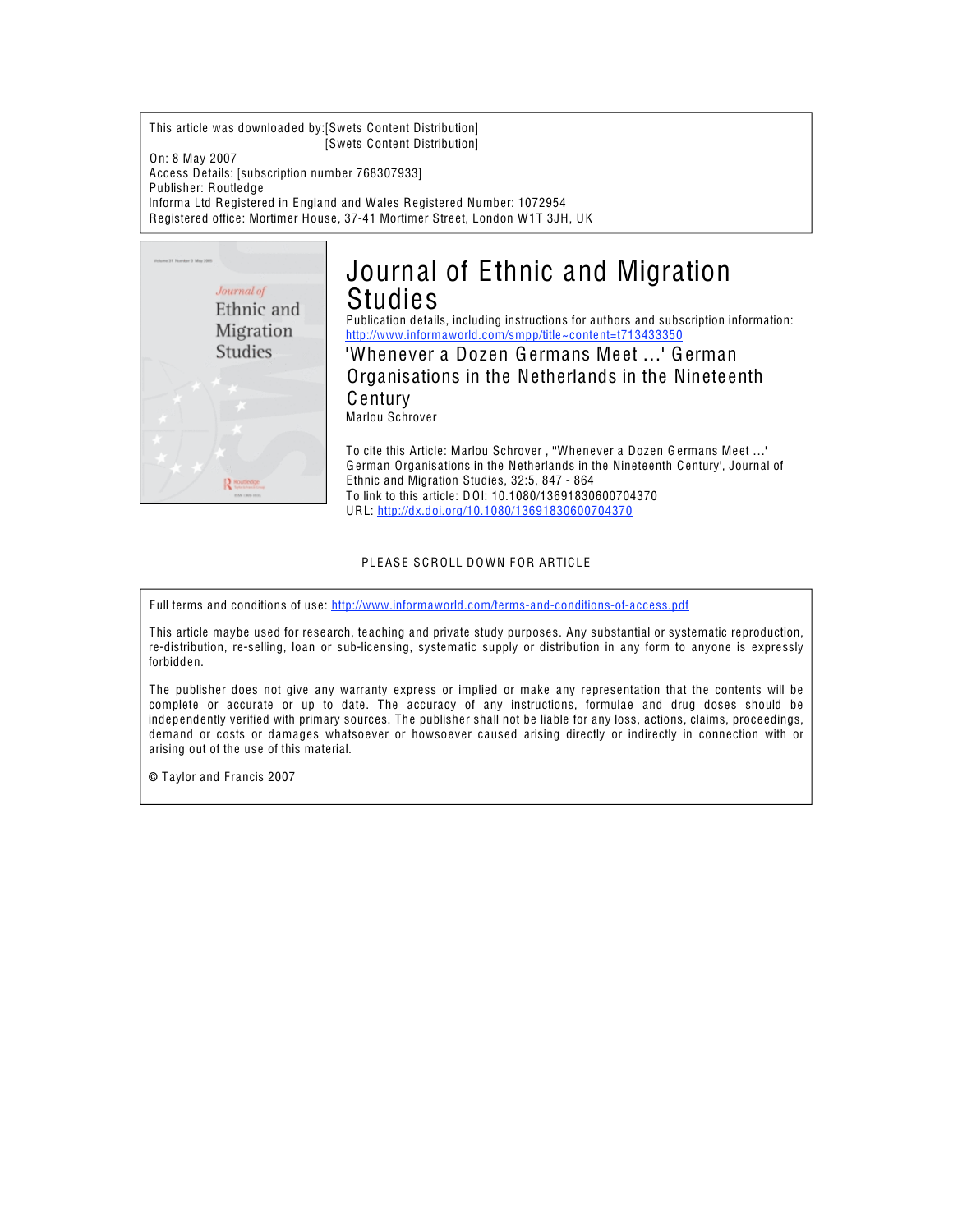# 'Whenever a Dozen Germans Meet . . .' German Organisations in the Netherlands in the Nineteenth Century Marlou Schrover

In this article I describe German immigrants' organisations in Utrecht in the nineteenth century; the aim is to show how organisations change under the influence of developments in the sending and the receiving societies. German immigrant organisations were relatively open, easily accessible for non-Germans. There was a multitude of organisations with little coherence. The lack of unity within the German immigrant community reflected the absence of unity within German society itself. Changes in the nature of immigrant organisations are commonly assumed to result from changes in the demographic or socio-economic make-up of an immigrant community. As the examples given in this article show, the nature and continuity of immigrant organisations are also influenced by developments in the receiving and sending societies and by changes in the relationship between the two societies. How these changes affected organisations differed by case. Changes could make German immigrant organisations both more German and less German. Mostly, however, organisations became less German as a result of developments within and between the sending and receiving societies. The nearness of the Netherlands to Germany created fewer opportunities for 'Germanness' to develop, and gave German organisations less continuity than elsewhere.

Keywords: Germanness; Sending Society; Receiving Society; Collective Identity; Immigrant Organisations; Utrecht

# Introduction

'How do you recognise a German? If there are two, they set up an organisation, if there is a third, there are two organisations' (Veenis 1995: 24). This is a joke nowadays told by German immigrants in Argentina, and it repeats earlier versions. In 1903 it

Marlou Schrover is Lecturer in Migration History at Leiden University. Correspondence to: Dr M. Schrover, History Dept., Leiden University, P.O. Box 9515, 2300 RA Leiden, The Netherlands. E-mail: m.l.j.c.schrover@ let.leidenuniv.nl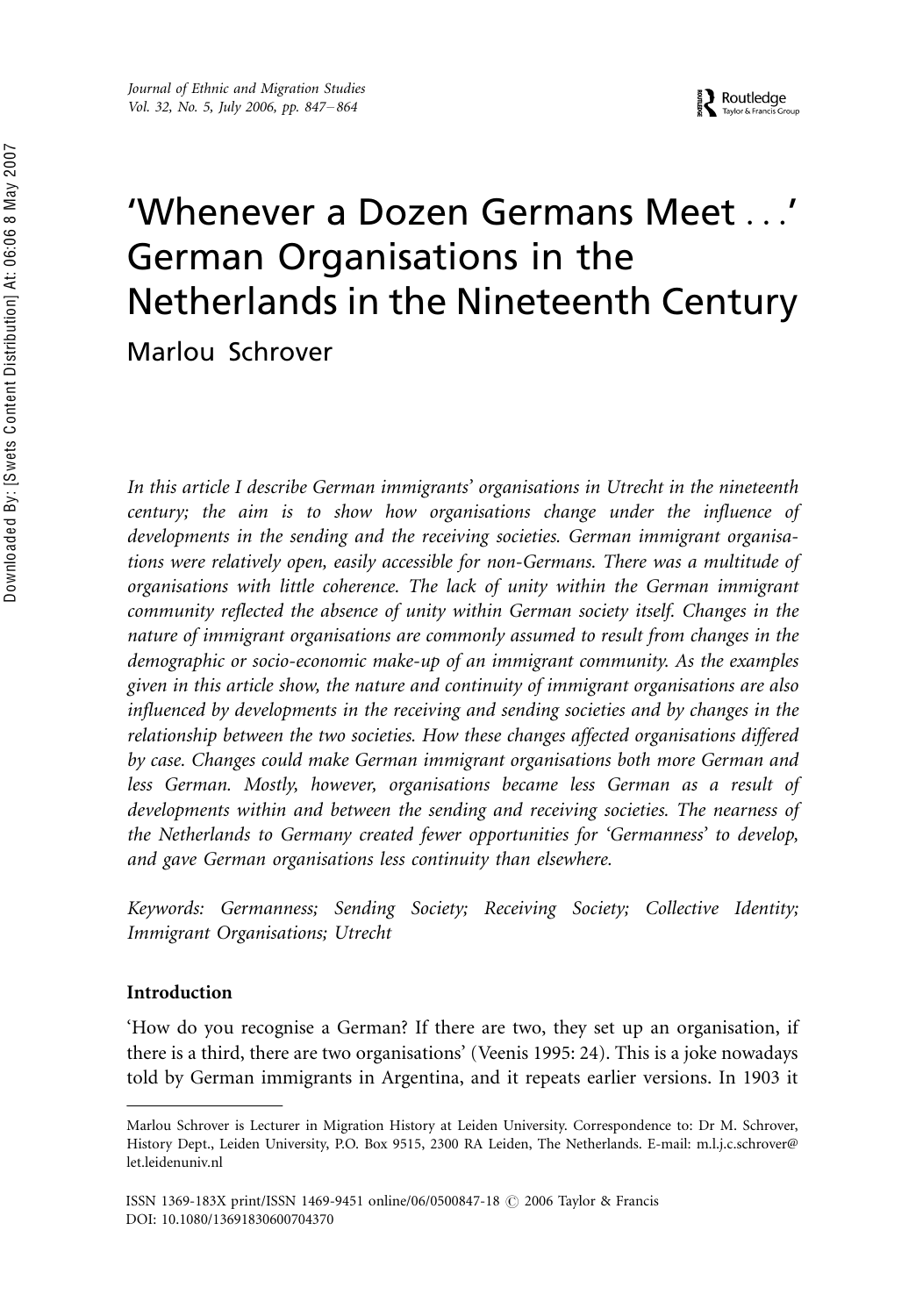was written about German immigrants in London that: 'Whenever a dozen Germans meet there is sure to be a Verein of some sort' (cited in Panayi 1995: 184). Numerous authors from various countries have repeated the observation. Without making comparisons it is impossible to tell whether German migrants founded more organisations than other migrants, but their activities were at least noticeable.

German immigrant communities were characterised by their willingness to organise, as well as by fragmentation into manifold organisations (McCaffery 1996: 5; Schneider 1993: 49). *Deutschtum* is the word that is used—also in English—to describe both the social infrastructure of German immigrant communities and the communities themselves. The word not only refers to being German, or to 'Germanness', but also to everything in which this Germanness found an expression: language, newspapers, churches, food and drink, theatre and music (McCaffery 1996: 155). German immigrants set up organisations, but they did not organise themselves into one German community (Henkes 1998; McCaffery 1996; Panayi 1995; Sahner 1950).

In this article, I describe the organisations of German immigrants in the Netherlands in the nineteenth century with a focus on the Dutch town of Utrecht. For what reasons were organisations founded and which factors determined the character of organisations? These rather simple questions are related to more theoretical questions. People set up organisations to create, express and maintain a collective identity (Cohen 1985: 685, 693; Schrover and Vermeulen 2005). Organisations can be seen as an expression of a collective identity. The character, number and size of organisations indicate the extent to which immigrants want to emphasise that they are different, or the extent to which they are excluded from other organisations. It is through organisations that others can address immigrants as a collective and, as such, organisations say something about demarcations within and between immigrant groups, and between immigrants and the host society (Marquez 2001).

If organisations are regarded as an expression of common identity, it is important to see how and why organisations change. Changes in the demographic or socioeconomic make-up of an immigrant population cause changes in immigrant organisations. Changes in government policy towards immigrants and their organisations also affect immigrant organisations (Penninx and Schrover 2001). Here I argue that mainly political developments in the sending and the receiving societies also influence immigrant organisations. Little attention has been paid so far to the interaction between these changes and the nature and continuity of immigrant organisations. In this article I deal with this interaction. Between 1780 and 1914 'Germany' went through considerable changes. German-Dutch relations were influenced by the Prussian invasion of the Netherlands in 1787, and by the defeat of the Prussian troops by the French army in 1805–06. The failed Revolution of 1848, the invasion of Schleswig by the Prussian army in 1864, the successes of the Prussian army against France in 1866 and 1870, followed by German unification and the Kulturkampf, and lastly the onset of the First World War all affected German-Dutch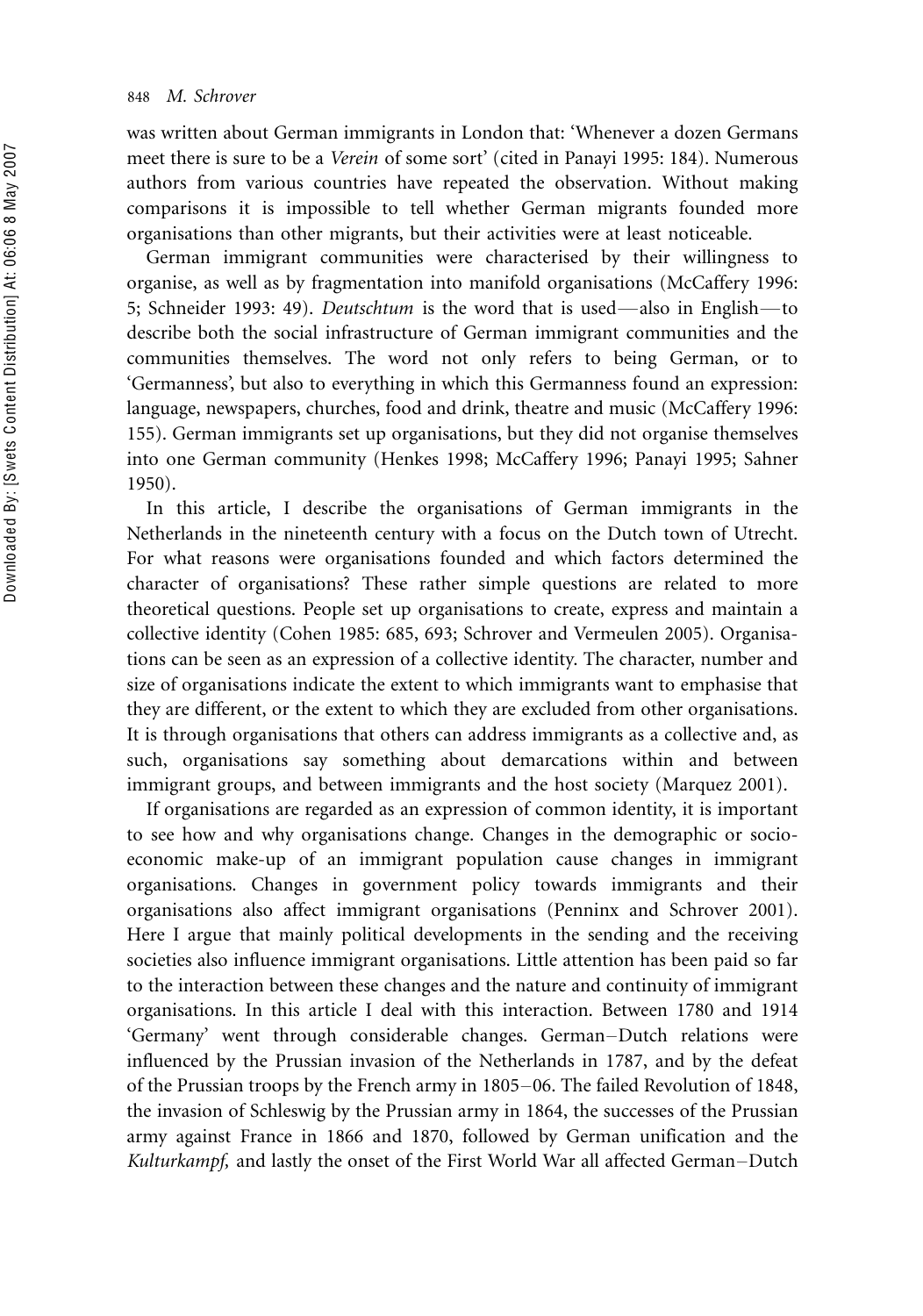relations. The events had consequences for German immigrant organisations in the Netherlands.

Parallels of the interaction between developments within Germany and the character of immigrant organisations can be found elsewhere. Polish immigrant organisations in Western Europe, for instance, were affected by the partitions of Poland in 1772, 1793 and 1795, the creation of Congress Poland in 1815, its incorporation into Russia, and the recreation of an independent Polish state after the First World War. Throughout the nineteenth century the Poles outside what once was Poland struggled for national liberation and autonomy. In the Interbellum, Catholic Polish immigrant organisations were supported by the right-wing regime in Poland, while communist organisations were opposing the Polish regime. After 1945 the roles were reversed: the left-wing organisations got support from the Polish government, whereas the pre-war Polish immigrant organisations saw their organisational infrastructure collapse because they were no longer subsidised from Poland (Goddeeris 2003).

Many other examples of such interactions between the characteristics of immigrant organisations and political developments can be given. Yugoslav immigrant organisations were affected when part of the immigrants from former Yugoslavia started to identify themselves as Bosnians rather than as Yugoslavs. Similarly, the position of Muslim immigrant organisations changed after the 9/11 attacks.

# Source Material

This article is part of a larger research project for which I made a reconstruction of the German immigrant population of Utrecht (Schrover 2002, 2003). In the nineteenth century, German immigrants formed 60 per cent of the immigrant population in the Netherlands. German immigrants had also been the largest immigrant group in the Netherlands in earlier centuries, and they continued to be the largest group until after the Second World War. In the middle of the nineteenth century, there were more than 40,000 Germans in the Netherlands. In Utrecht, as in the Netherlands as a whole, German immigrants constituted around 1 per cent of the population.

German immigrants to Utrecht came from all parts of Germany, but two regions stood out: 20 per cent came from Oldenburgs Münsterland and 35 per cent from the Westerwald in Nassau. Diversity in regional background meant that not all German immigrants spoke the same dialect. German immigrants worked in all sectors of the economy, but especially in trade and commerce. This was true for both men and women.

For this research into immigrant organisations, I used the archives of the nineteenth-century immigrant and non-immigrant organisations. Not all organisations left membership records. In the case of the organisations that have done so, it is not always clear when people joined or left. The total number of organisations (immigrant and non-immigrant) that existed in Utrecht in the second half of the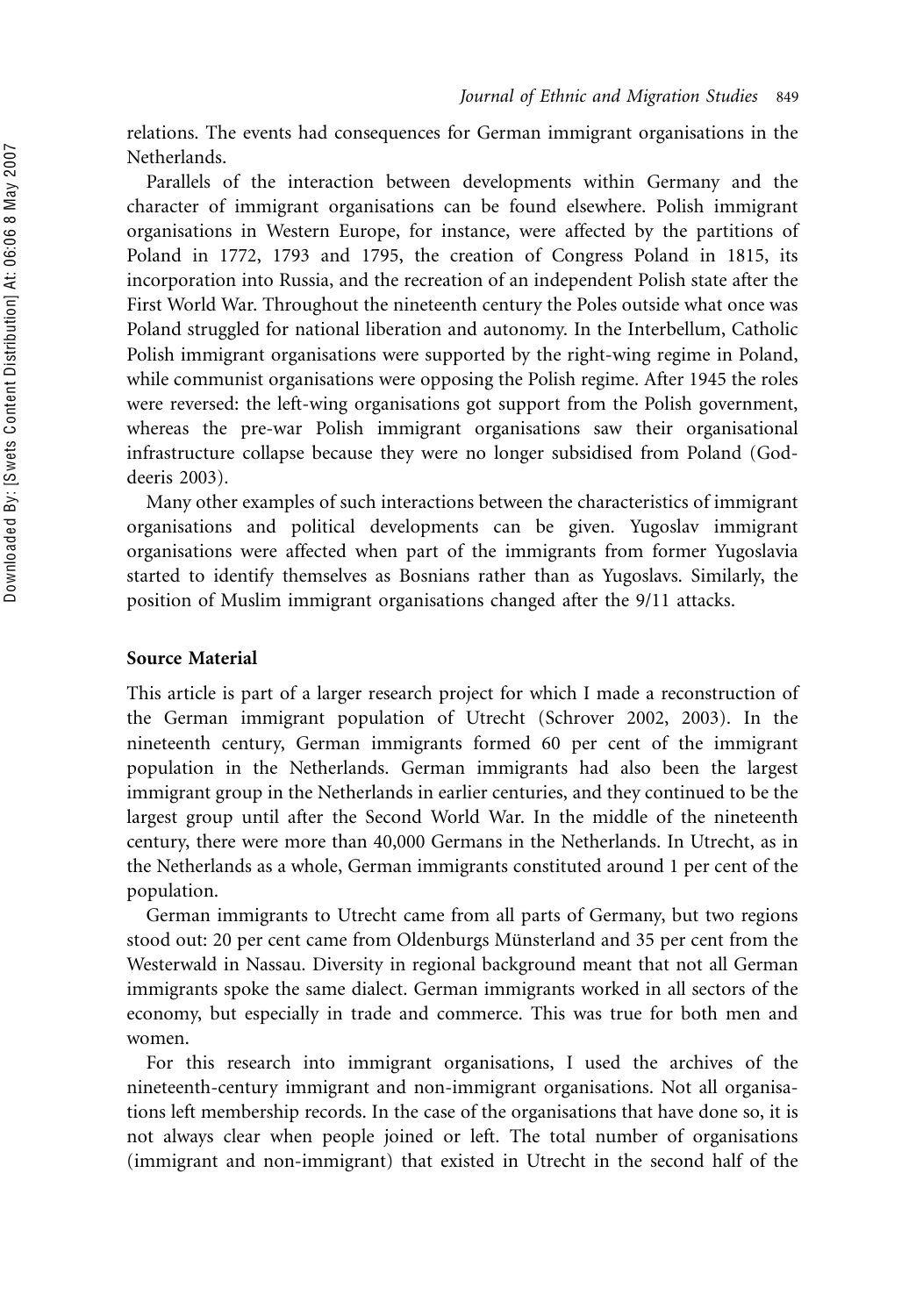nineteenth century was large. The city almanac listed several dozens of organisations (Schrover 2002:  $135-81$ ). The overview in the almanac was, however, not inclusive. While the city almanac lists dozens of organisations, the student almanac of 1862 already recorded 46 student organisations. Seven of these were included in the city almanac, the others were not. On the whole, there must have been hundreds of organisations, although many will have been small and ephemeral. To determine the extent to which German immigrants joined existing organisations or founded their own, it is actually not necessary to have membership lists of all organisations. Data on the larger and more important organisations are enough, and luckily these do exist.

In order to do the research into the archives of organisations, I first had to create a database of Germans living in Utrecht. Just names, extracted from the membership lists of organisations, do not provide enough certainty about whether a person was German or not. The long history of German migration to the Netherlands means that by the nineteenth century there were many people living in the Netherlands whose grandparents or earlier ancestors came from German regions. It would be incorrect to consider these people as Germans only because their names indicated that one of their forefathers had come from German regions. Furthermore, names are a bad indicator because many names of German immigrants were changed into Dutch names upon their arrival and registration in the Netherlands.

On the basis of the population registers I created a database of all German immigrants living in Utrecht in the second half of the nineteenth century. The population registers were introduced in the Netherlands in 1850 and form the basis for a continuous registration of all people. The registers list name, address, date and place of birth, province of birth (Dutch-born population) or country of birth (foreign-born population), religion, marital status, occupation and date of death, as well as previous and new addresses. To give an indication of the size of this registration: the population registers for the period from 1850 to 1879 amount to 50,000 pages.

# Prussian Invasion

The Prussian invasion of 1787 and the events that accompanied it mainly affected the position of the Lutheran Church in the Netherlands. Lutheran churches elsewhere are commonly regarded as bulwarks of Deutschtum (Goldberg 1995). When first founded, the Lutheran Church in the Netherlands was an immigrant organisation. The Lutheran church became less German after the Prussian invasion.

In the turbulent period 1780–87, two Dutch political factions called the 'Orangists' and the 'Patriots' fought over political power. The Orangists supported the Stadholder William V. The Patriots, influenced by the French, favoured reforms, supported the States-General and opposed William V. The Patriots had their political headquarters in Utrecht. The Orangists were losing support until June 1787, when William V called in Prussian troops to restore his authority. Large numbers of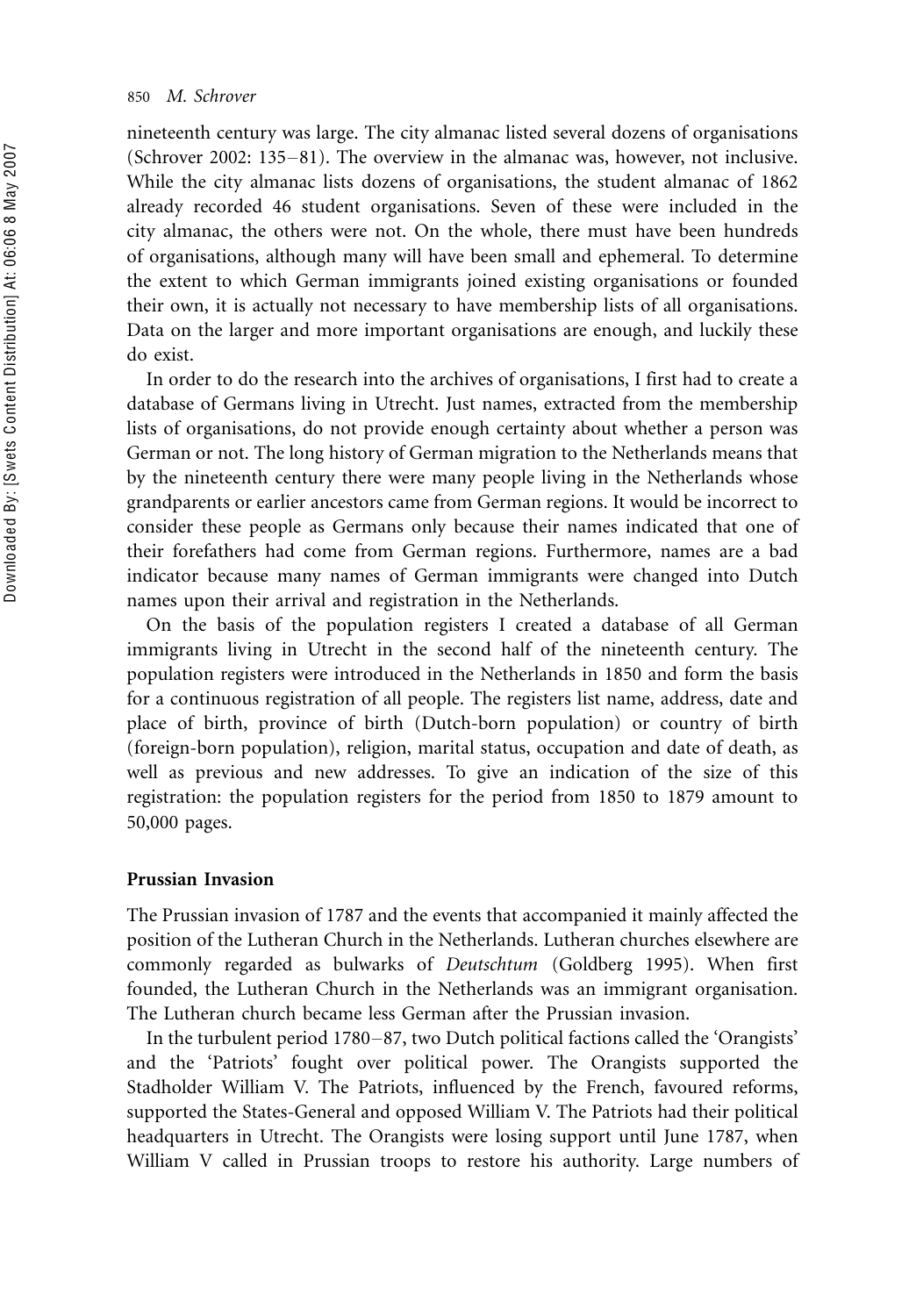Prussian troops invaded the Netherlands. The pretext the Prussian king used was that he came to help his sister Wilhelmina of Prussia, wife to the Stadholder, who had been arrested by the Patriots. The large Prussian army crossed the border on 13 September 1787 and marched unhindered until they came to the fortified town of Utrecht. Faced with an overwhelming show of force the Patriots fled from their stronghold on 16 September. Houses of Patriots were plundered and inhabitants who had stayed behind molested. The Prussian soldiers took part in this plundering and molestation. The Prussian army repressed the Patriot movement within one month, and large numbers of Patriots fled to France (Rosendaal 2003:  $33-50$ ). The Orangist party won the conflict, but the result of the foreign intervention was that Patriotic and anti-Prussian sentiments remained strong within society. The Prussian immigrants and other Germans were mocked. They were depicted as paupers who set out to enrich themselves at the expense of the Dutch population (Nagtglas 1975:  $62-3$ ). They had floated into the Netherlands on a wisp of straw. The wisp of straw, symbol of their poverty, remained part of the clichéd image of German immigrants for decades. In 1962, it was written that the descendants of the German immigrants painstakingly tried to make others forget about their origins. This was understandable because of the mockery that had been made for centuries of the large numbers that came floating down the Rhine on a wisp of straw. A Frenchman may be frivolous and affected, an Englishman arrogant and stiff, but a German was poor and destitute and nothing could have been more disgraceful in the eyes of a people that had an innate respect for money (Rogier 1962: 267).

Anti-Prussian sentiments influenced the Lutheran Church. In the middle of the nineteenth century, a little under half of the German immigrants in Utrecht were Catholic, about the same percentage was Protestant and 2 per cent was Jewish. About half of the German Protestants were Lutheran, the other half were Calvinist. Dutch Protestants were usually Calvinists. The Lutheran Church was a minority church and an immigrant church.

In the seventeenth and eighteenth centuries, the Lutheran Church members were almost all immigrants and most of them were German-born (Rommes 1998: 186-98). Repeated conflicts arose within the Lutheran Church about whether the sermon should only be in German or also in Dutch. Preaching was only in German from the beginning of this congregation in 1608, until 1638, when it was also done in Dutch. The issue at stake was not only what language would best be understood by the churchgoers, but also whether to adapt to Dutch society or not. As a result, in 1787, there were two directions within the Lutheran Church in the Netherlands: orthodox and liberal. The orthodox direction was orientated towards German regions, the liberal one less so. Both directions tried to recruit the support of the local Dutch civil governments (Rommes 1998: 195-6). In 1787, when Prussian troops invaded Utrecht and anti-German sympathies gained the upper hand, the more orthodox direction lost its support within the church. The churchgoers did not want to be identified with the German invaders. Against the wish of many churchgoers, the orthodox direction, however, did retain the support of the Orangist local civil government and hence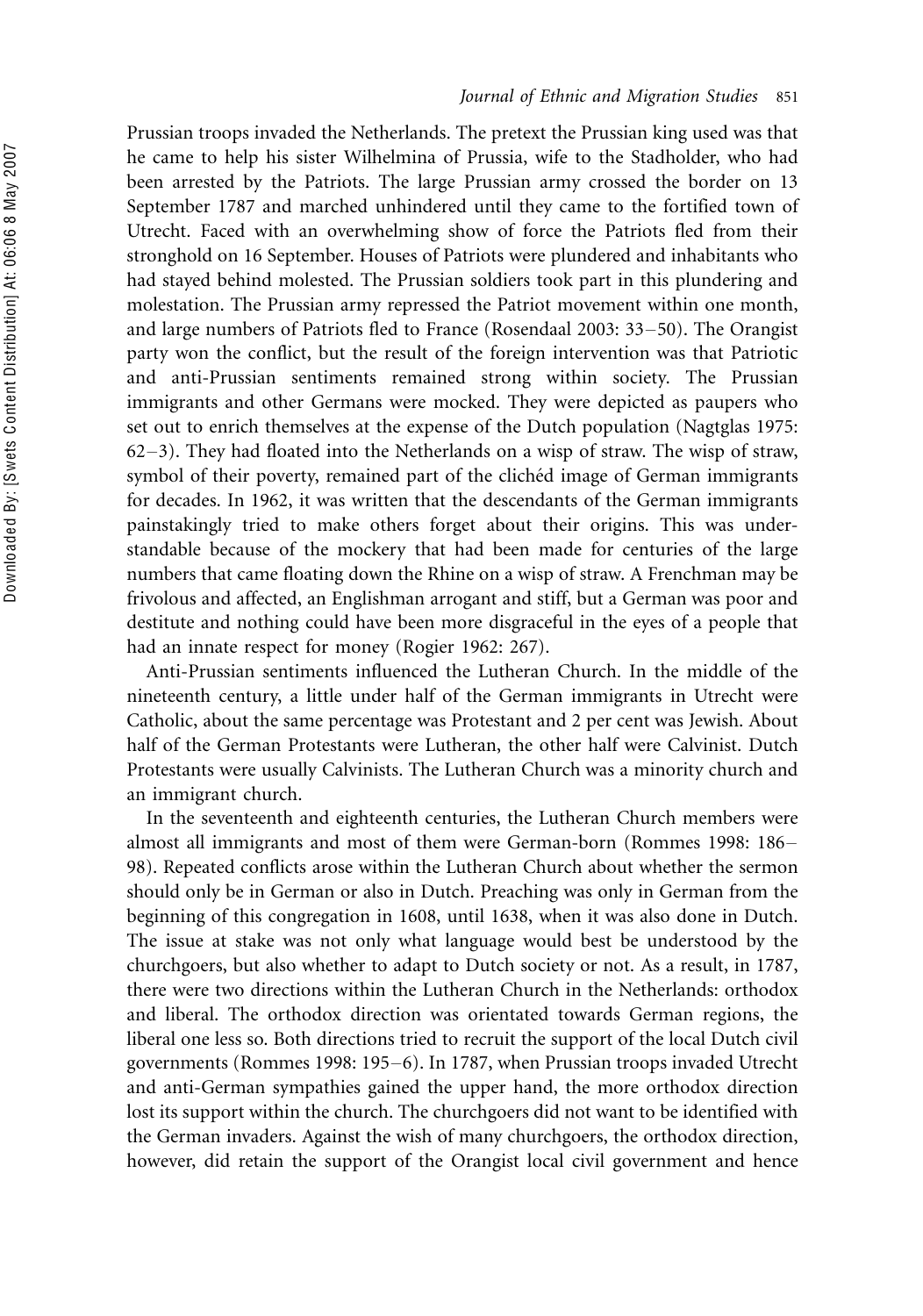managed to play a role within the church. In 1795, when the French ruled the Netherlands and many of the Patriots returned from exile, support for the orthodox direction completely disappeared. The last German preacher of the Lutheran Church was replaced (Rommes 1998: 196). The Lutheran Church symbolically broke with its status as an immigrant church and became a Dutch minority church. The breach with its past was stimulated by the fact that by 1800 the number of German Lutheran immigrants had dropped considerably.

By the middle of the nineteenth century, only a very small proportion of the members of the Lutheran Church were themselves born in German regions, although they did descend from parents or grandparents who were German-born. New German Lutheran immigrants, who came to the Netherlands in the middle of the nineteenth century, mostly decided not to join the Lutheran Church since sermons and psalms in this church were no longer in German, and the church could not longer be considered a German immigrant organisation. As the church was no longer attractive to newcomers, new organisations were set up that catered to the needs of the recent German Protestant immigrants. In the second half of the nineteenth century, two new organisations emerged: Innere Mission [Internal Mission] and the Gustav Adolf Vereeniging (Gustav Adolf Society]. These organisations will be discussed below.

# The Revolution of 1848

Before the German unification of 1870, German identity could only be based on cultural unity, not on political unity. Cultural unity did exist: composers, writers, philosophers and poets were the flag-bearers of a collective German culture. Not all German immigrants, however, identified with this culture or were associated with it. Some people were not convinced that this culture indeed existed. In 1868, a Dutch novelist wrote sarcastically:

The Germans speak of civilised nations and they consider themselves one of them. So be it, but I have never been able to find anything noteworthy in German civilisation that has not already been provided by the French or the English. If the Germans are genuinely a civilised nation they are so by imitation, which of course, is better than us, who do not even excel in imitation (Busken Huet 1868 [1981]: 156).

Attempts to find and create a German identity were made throughout the nineteenth century. The Sturm und Drang movement of the late eighteenth century favoured subjective feeling and was a tributary to the Romantic Movement. It influenced Goethe, Schiller and Herder. Herder stressed the national quality of the folksongs he studied. The brothers Grimm not only collected fairy tales, but more importantly studied and formulated the German language. After the disasters of 1805-06, when the Prussian troops were overrun by the French army and Berlin was occupied by the French, Prussia undertook far-reaching political and social reforms. It was also felt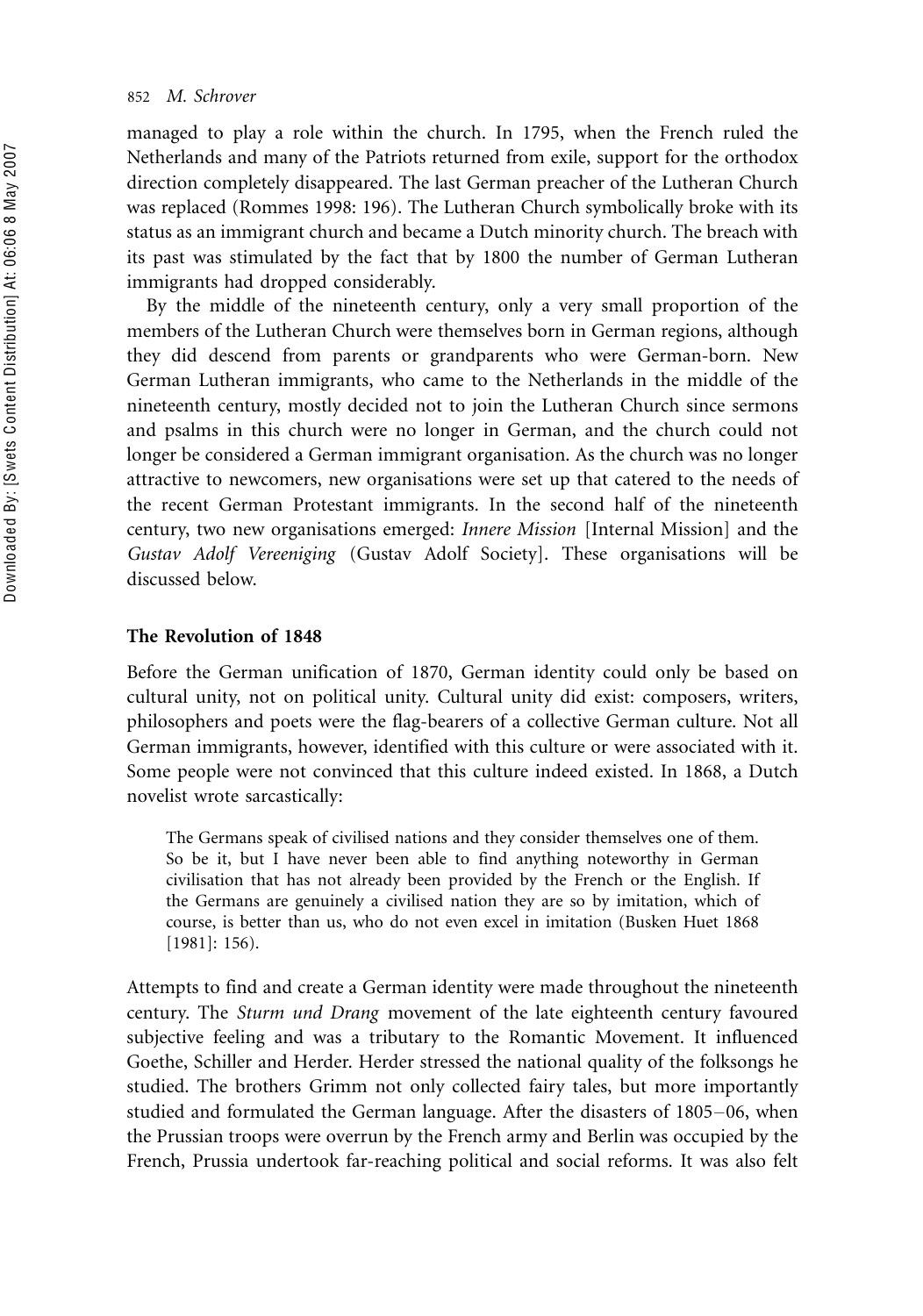that a sense of German unity had to be boosted. Fichte's famous Addresses to the German Nation of 1807-08 were a stimulus to national feeling. Part of the more general striving for unity was the initiative of 'Father' Jahn to develop gymnastics (discussed below). Not everybody, however, favoured change, or the same change. The 1830 July Revolution in Paris had repercussions in German regions, where organisations favouring a German unity along liberal lines were repressed and went underground. At the 1832 May Hambach Festival 25,000 people demanded a republic and German unity. They resolved to adopt not only peaceful methods, but also armed revolt. The resolution was answered with repressive measures: prohibition of public meetings and surveillance of suspicious characters. In March 1848 barricades went up in Berlin, following on the February Revolution in Paris. A sense of revolution spread over Europe. In the Netherlands this led to the first Alien Act, and to Alien Registration in 1849.

The revolution of 1848, together with the fear of the arrival of poor Germans, was the reason behind the introduction of the first Aliens Act. A food crisis and the high cost of living encouraged this fear. A member of the Lower House said:

I do not want a hospitality that turns the Netherlands into a safe haven for the seditiousness and the agitators who have been spat out by other countries-a shelter for the poor, the beggars and the vagrants from all corners of the world (Parliamentary Reports Session 18 July 1849, 628, Lower House member Godefroi).

The Commission of Reporters was critical of the new Law: the situation at that moment was exceptional. Political unrest outside the country's borders was combined with an increase in the number of foreign beggars, vagrants and pauperism in the Netherlands (Parliamentary Reports Session 19 July 1849, 641).

[...] who can we expect? Socialists, who can only benefit from a distribution of goods; agitators who seek to gain from the overthrow of the state (Parliamentary Reports Session 18 July 1849, 626, Lower House member Costerus).

The men in blue smocks—meaning beggars from Prussia—were equally feared as  $'Proudbon'$ —the French revolutionaries and their followers in other countries.

[...] that the currently omnipresent revolutionary fervour and the ever-faster means of transportation, which make it possible for a crowd of malicious agitators to quickly assemble at a given location to ignite the flame of revolution and to enact their criminal plans, make it doubly important to implement such measures of containment [. . .] (Parliamentary Reports Session 18 July 1849, 634, Lower House member Van Heiden Reinestein).

A demonstration that took place at the Dam in Amsterdam on 24 March 1848 fed fears. The leaders of an association of German communists, consisting of only a few dozen members, had called upon craftsmen and workers to demonstrate. Approximately, 2,000 people answered their call, amongst them a number of riot-prone youth. They did not take part in the demonstration, but looted and threw stones at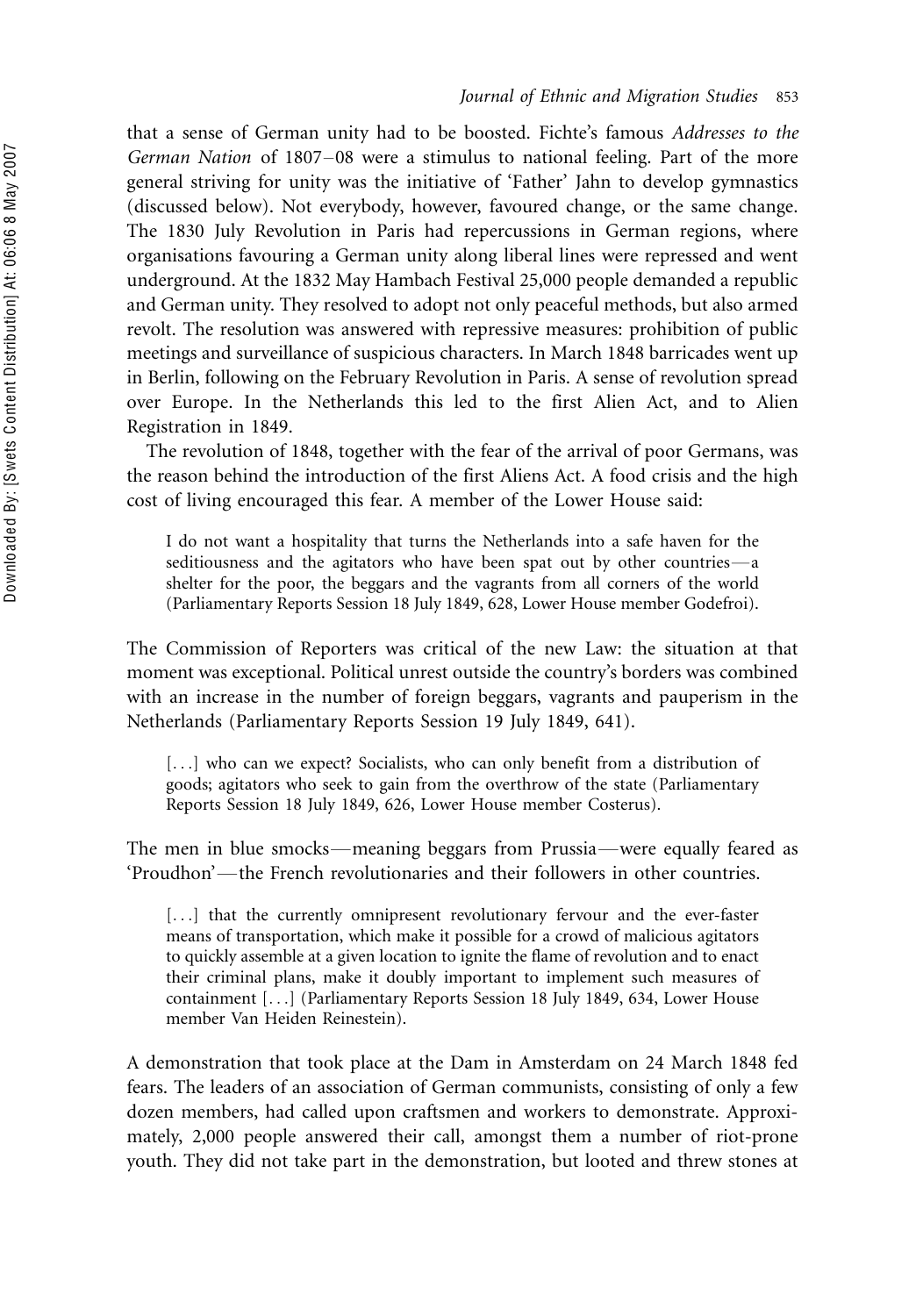windows as they went through the city (Boogman 1978: 53). The effect of the appeal by the German communists was not what they had intended. It did, however, kindle a fear of revolution and of the role that Germans might play in it.

There was, however, not only fear of a spreading revolution. There was also a new fear that parts of the Netherlands might be annexed by a unifying German state. The so-called Limburg Issue that arose in 1848 sparked these fears. In 1839, the Dutch province of Limburg, with the exception of the cities of Maastricht and Venlo, entered the German Confederation as a duchy. At the same time, Limburg remained a Dutch province. In 1848, there was a short-lived crisis when pleas were made in Limburg for detachment from the Netherlands and for entry into a German unified state. The German National Assembly consented. People were celebrating in the Limburg countryside and German flags adorned the church towers of Limburg. After a short while, however, Dutch authority was re-established and the annexation movement collapsed (Boogman 1978:  $63-71$ ). Fears died down, but were rekindled in later years.

Fears of revolution and annexation led to the introduction, in 1854, of an Act for the regulation and limitation of the right of association and assembly. At its introduction the proposition was made to deny foreigners and migrant-residents the right of membership to political associations, since through these associations they could strive for the enfeeblement of the Dutch State. After objections from the Lower House, the Act was modified. Only foreigners were denied the right of membership (Parliamentary Reports Session of 8 March 1854, 587-98, 589). Migrant-residents—immigrants who had already lived in a Dutch municipality for three years and had expressed their intention to stay—were allowed to become members of political associations.

In 1855, foreigners were excluded from teaching in public education. Only Dutch and naturalised citizens, it was argued, provided sufficient guarantees that they would educate the youth in a Dutch spirit (Parliamentary Reports  $1855-56$ , appendices sheet 184, 723).

The measures that were taken after 1848 were instilled by fears of revolutionaries fleeing from German regions to the Netherlands. In reality only very few 48-ers—as the radicals were called—came to the Netherlands. Outside the Netherlands, the 48ers played an important role in setting up Turnvereinen or gymnastics clubs, seen as typical for German immigrant communities (McCaffery 1996; Nadel 1990; Panayi 1995; Snell 1999).

The Turnvereinen were founded in Germany by 'Father' Jahn in the beginning of the nineteenth century. The 'Turners' favoured a strong and united Germany. After a few years, German governments started to regard the gymnastic clubs as subversive organisations and most of these clubs thereupon went underground. Between 1820 and 1842-the so-called Turnsperre-the gymnastic clubs were forbidden in Germany. The clubs, which had originally practised in the open air, moved indoors. After the failed revolution of 1848, many Turners fled to the United States. There they founded the German-American Turner Movement which prepared for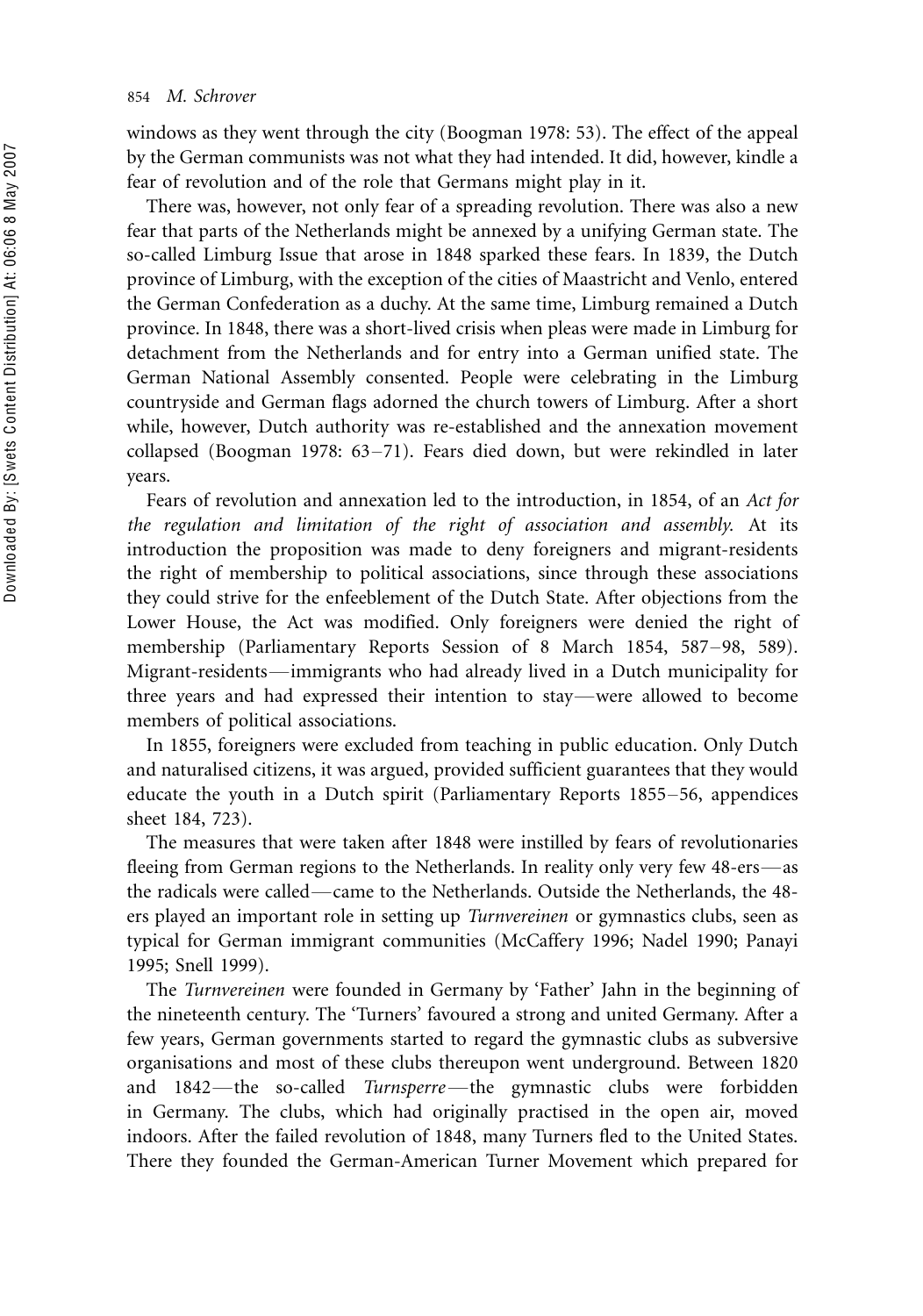new revolutions in Germany. In American towns they built exercise halls, the socalled Turnhalle. These were often impressively large buildings, which not only housed the gymnastic club itself, but also theatre clubs, rifle clubs, chess clubs or a German language school (Nadel 1990: 119-20; Nagler 1995).

In Utrecht we do find gymnastics clubs, but they did not play a similar role to those in England or the United States. The clubs pre-dated the Revolution of 1848. The clubs did not build impressive Turnhalle. Most importantly they were not political. The reason for this is that the revolutionaries who left Germany did not go to the Netherlands, but rather to New York or London. There they found communities of political exiles. This explains the difference in nature between the Dutch gymnastics clubs, and similar organisations in other countries. With no revolutionaries, the gymnastic clubs were just gymnastic clubs. One German revolutionary did come to the Netherlands—Carl Euler—and he did set up a Turnverein in Utrecht. Euler played an active part in various insurrections in Germany, and he had set up several gymnastic clubs in German towns. He originally fled to Amsterdam, but the Amsterdam police were not pleased with the arrival of one whom they mockingly called a Hero of the Barricades. A medical professor at Utrecht University convinced him to come to Utrecht. Under the protection of this professor he was appointed gymnastics teacher at an existing student fencing club. There he was just a gymnastic teacher and his pupils were mostly non-German. This was clearly not what Euler had in mind. He moved to several other Dutch towns, and tried his luck there. In the end he moved to Brussels in Belgium, where he was equally unsuccessful in setting up a movement that was more than a gymnastic club.

#### The April Movement of 1853

So far, mainly the effect of developments within German regions on Germans living in the Netherlands have been discussed. In 1853, it was developments outside German regions that influenced the position of Germans in the Netherlands. On 4 March 1853, the Dutch archdiocese was founded and the Pope designated Utrecht as the seat of the archbishop. This caused dismay amongst the Dutch Protestants and led to a wave of protest called the April Movement. This movement had many followers in the city of Utrecht (Albers 1903–04; von Santen 1985; Wels 1963: 70–7). At the height of the April Movement the sentiments were not only anti-Catholic, but also anti-German. At the time of the April Movement, a genuine anti-Catholic psychosis reigned in Utrecht. A pamphlet was circulating in the city that made an appeal to boycott Catholic shops. It explicitly mentioned the names of two big German shops. Buyers should not buy at these shops, and they should lay-off their Catholic domestic servants.

If everybody acted this way, these Catholics would be quickly kicked across the border, since they don't belong here in the free, Protestant Netherlands. The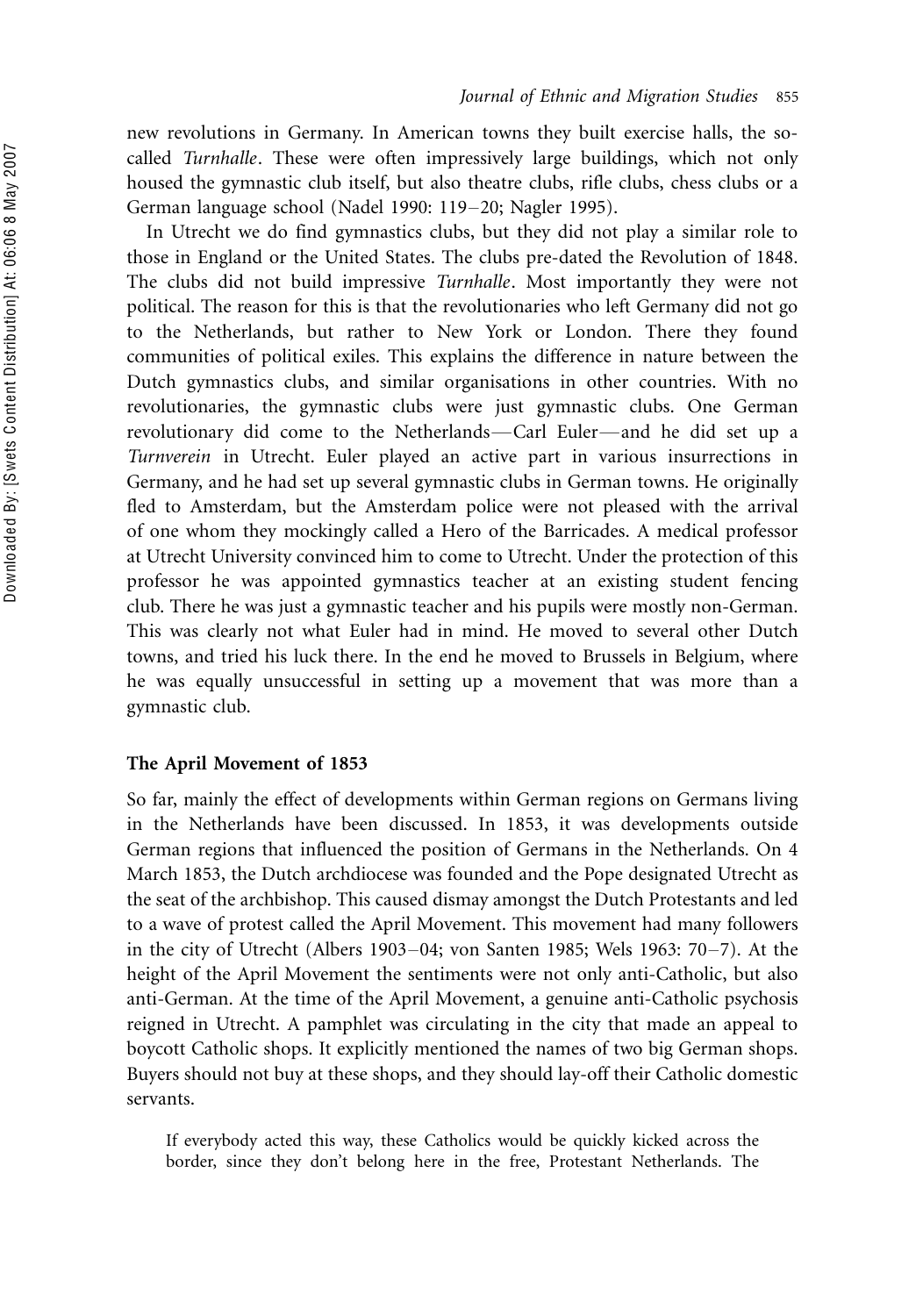#### 856 M. Schrover

ground, so it seems to me, should be burning under their feet (quoted in Albers  $1903 - 04: 348$ .

The comment that the Catholics should be kicked across the border is striking and typical. The anti-Catholic attitude was not only directed toward Catholics in general, but also toward Catholic newcomers. In the anti-Catholic magazine De Fakkel, it was stated that the Netherlands had 1.2 million Catholics. More than half of the 12 times 100,000 were foreigners, the paper claimed (quoted in Klemann 1982). According to the magazine, the Catholic part of the nation had doubled during the previous 25 years, mainly as a result of immigration from German areas.

## Retaining People for the Faith, Retaining People for the Nation

The period of the April Movement stands out because German Catholics were far less often associated with Germanness than German Protestants. During the April Movement it was the Dutch who stressed the foreignness of the Catholics, rather than the German Catholics themselves. The Innere Mission and the Gustav Adolf Vereeniging, mentioned earlier, associated Germanness with Protestantism only. After the German unification and during the Kulturkampf—the struggle of Chancellor Bismarck with the Catholic Church from 1871 until 1883—this association became stronger. In the middle of the nineteenth century a new sense of German nationality had arisen. The connection between religion and the new united or uniting Germany, however, only applied to the Protestants.

The Innere Mission and the Gustav Adolf Vereeniging (GAV) stepped into the gap that opened up when the Lutheran Church became less German. These organisations believed that retaining people for the faith was equal to retaining them for the (German) nation.

The Innere Mission was based in Germany, but it was also active amongst German Protestant immigrants outside Germany. It directed its attention mainly at those Germans in the Netherlands who saw their stay as temporary, such as stucco workers and agricultural labourers. The Innere Mission clearly was a German organisation. About the GAV this can less easily be said. The GAV was established in the Netherlands in 1853, just after the height of the April Movement. The GAV was a sister organisation of the German Gustav Adolf Stiftung (GAS), set up in Germany to support Protestants living in predominantly Catholic regions. It was clearly an anti-Catholic organisation. The GAV organised itself separately from the GAS because, contrary to the German GAS, the GAV wanted to welcome Remonstrants and Mennonites, as well as Calvinists and Lutherans. The GAS opposed membership of the first two denominations.

The GAV worked along the same lines as the GAS, and forwarded one quarter of the money it collected to the latter. There were already GAS members in the Netherlands before the GAV was founded; these were German immigrants. The GAV, however, attracted German and non-German members. Some of the German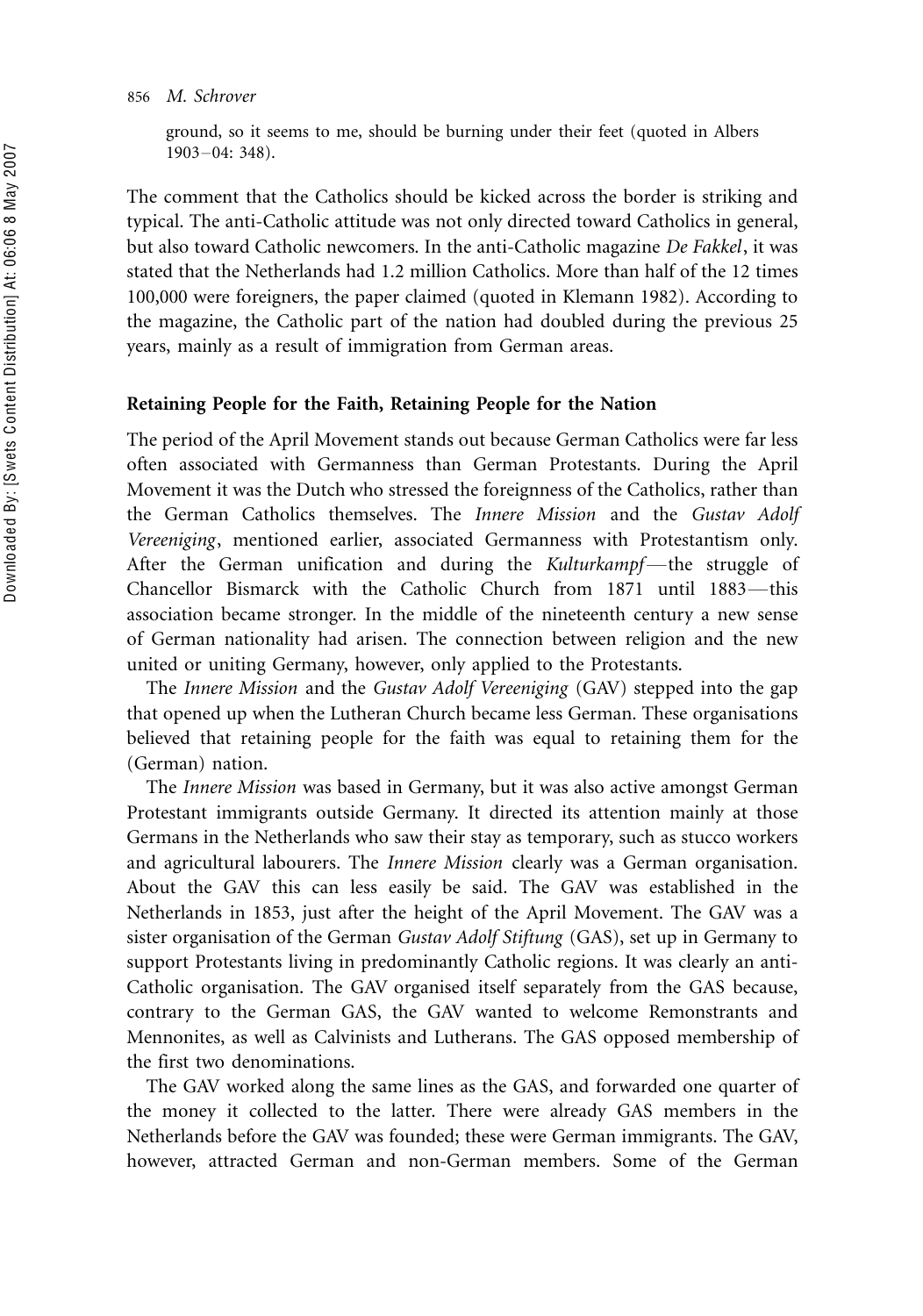immigrants worked towards closer ties between the GAS and the GAV. In the end they failed, mainly because the GAS headquarters in Leipzig chose to support the GAV, and not a merger. Although the leaders in Leipzig had first opposed a separate organisation, they did see advantages after a while and chose to support the GAV, since the latter organisation could more easily attract non-German members, and hence raise more money.

Relations between the GAV and the GAS changed when nationalism in Germany became stronger. The GAV did not want to be seen as a German organisation that supported a German cause and enforced a German spirit upon other nations. The GAS explicitly wanted to support Protestantism and German nationalism. The GAV was of the opinion that these were separate issues: 'Christ was not a German' (quoted in Schrover 2002: 154). The GAV wanted to strengthen Protestantism, but not a German Volksgeist. However, despite this stance of the GAV against German nationalism, was identified in Dutch society at large with the nationalism of the GAS. The association was not unjustified. One of the fierce advocates of the GAV in the Netherlands was the Turnmeister-cum-revolutionary Carl Euler. Because of this association Dutch Calvinist churches warned Dutch Protestants against GAV membership. German immigrants were of course free to join the organisation, the church ensured (Schrover 2002: 155).

The GAV did not want to be a German organisation when it was first set up, and for this reason organised itself separately from the GAS. Later, GAV members became annoyed with the nationalism of the GAS. Despite the ideas within the GAV, the organisation was associated with the GAS in wider Dutch society, especially when nationalism grew stronger in Germany. This association made the GAV more 'German' than originally intended.

# Unification

The wars of 1866 and 1870 brought dramatic changes for German-Dutch relations, and as a result affected the character of immigrant organisations in the Netherlands. Prussia had annexed various German states. From the perspective of that time, it was not unlikely that the Netherlands, or part of it, would be next. In 1876 a novelist wrote:

What would Germany want to annex from us?

- ! Well, there's no doubt about it, cried the Prusso-phobes: the Hermann Giant wants the whole Dutch Virgin.
- ! Marry? you ask. Maybe he would not be such a bad catch!
- ! Not a bad catch? A marriage to Blue Beard! Do you want to see the blond girl dangle in the room next to the damsels Alsace, Lorraine, and Holstein?
- [...] But, I tell you, Hermann is worse than Blue Beard: he's the giant, who's always sniffing around for human flesh.[. . .]

! You're quite correct! The Netherlands [. . .] swallowed up by the German giant?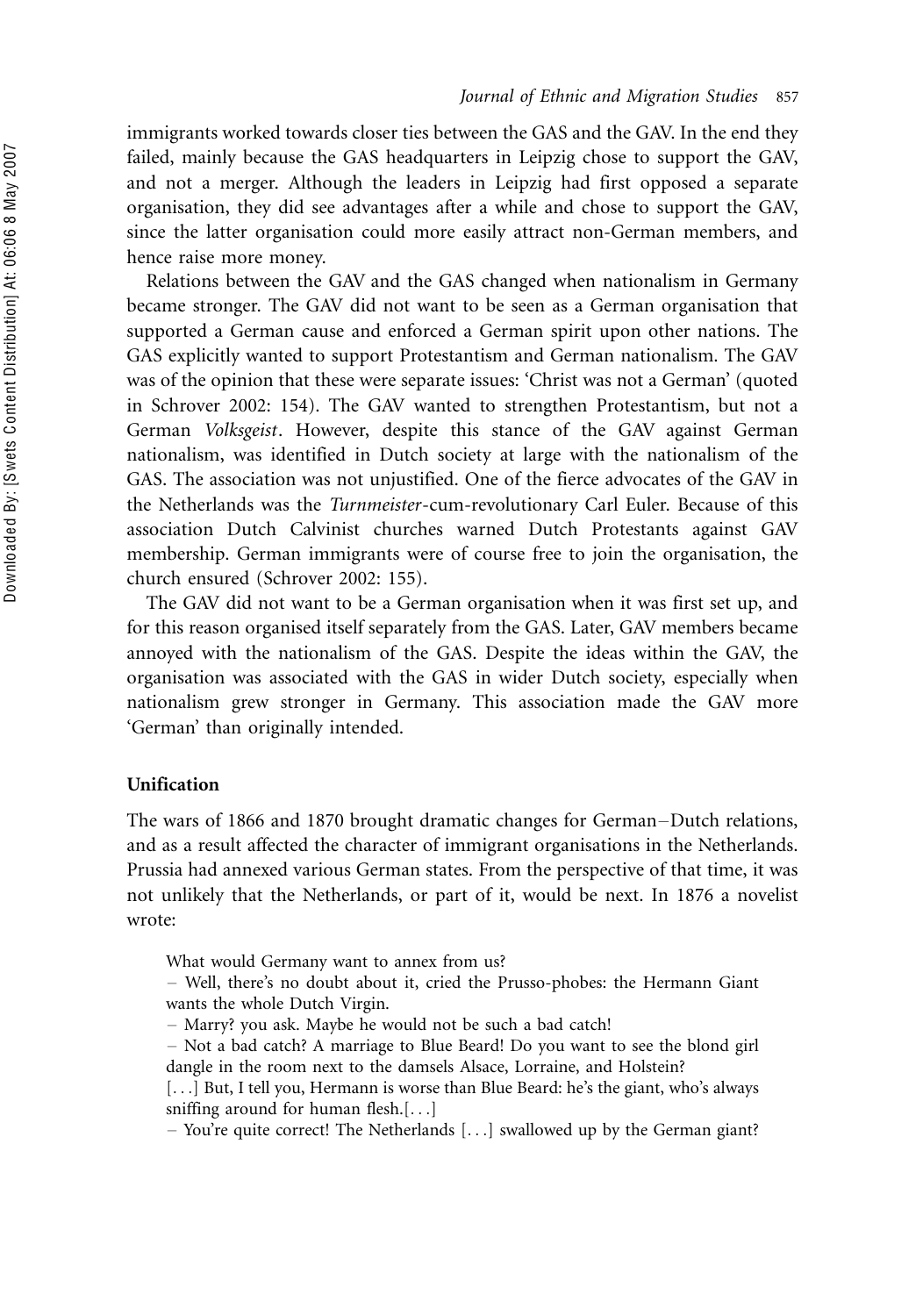Never! The Netherlands is no Hannover, no Hessen, no Nassau (Van Ondere 1876: 1).

The threat was not completely illusionary, from the perspective of that time. The Rhine was considered as a German river, but the river's mouth lay in the Netherlands. Around the wars of 1866 and 1870 there were several crises and incidents which resulted from fears about espionage and annexation. In January 1870, before the outbreak of the German-French war, a Prussian officer was taken prisoner in the Dutch province of Limburg and accused of theft. In custody, he revealed a widespread conspiracy. More than 100 Prussians officers had in the last year volunteered to serve in the Dutch army in the Dutch East Indies. In this Dutch colony they would cause a revolt and seize power. Deprived of its most important colony, the Netherlands would be easy prey for the Prussian troops. At first, his revelations were not taken as serious. Secret investigations, however, showed that the popularity of the Dutch Army in the East Indies had indeed increased amongst former Prussian soldiers, although it was found that 40 Prussians had enlisted, not 100. When war broke out between France and Germany in July 1870, tension increased. In the end, the panic proved overdone (Bossenbroek 1992:  $112-13$ ). The effect of this and similar incidents in this period, however, was that the image of the German immigrants did change. German immigrants were seen as disciplined, but also as potential spies (Schrover 2002: 57).

The fear of annexation had been fed by the sudden, unexpected German military successes of 1866 and 1870 (Bevaart 1993: 489). The surprising German victory over France in 1870—the French were defeated within a month—led to both fear and admiration (Doedens 1973). Some Dutch held the view that Prussian education and Prussian martial law should be introduced in the Netherlands. At the same time, the Dutch national spirit should be awoken (Bevaart 1993: 470; Umbgrove 1871:  $16-17$ ). The Netherlands had felt threatened during the war, rightly so, some claimed.

Denmark has been attacked by Prussia, with the aim of protecting a Germanspeaking population, and as a result lost two of its provinces: Schleswig and Holstein. In France, and more particularly in Paris, when the siege was imminent, thousands of Germans were wisely expelled from the country by political decree. This measure incensed the German gentlemen, not only because it was detrimental to their espionage system, but also because they are now lacking a powerful way to incite unrest and civil war, and even to assemble a small, active army within the walls of Paris (Umbgrove 1871: 15).

German immigrant communities were seen as posing a threat to the safety and sovereignty of the countries where they lived, and this threat also existed in the Netherlands, some believed. Traders would become traitors, if a war broke out (Umbgrove 1871: 16). Citizens should not buy from German shops, shopkeepers should not hire German help, and trading companies should not employ German clerks.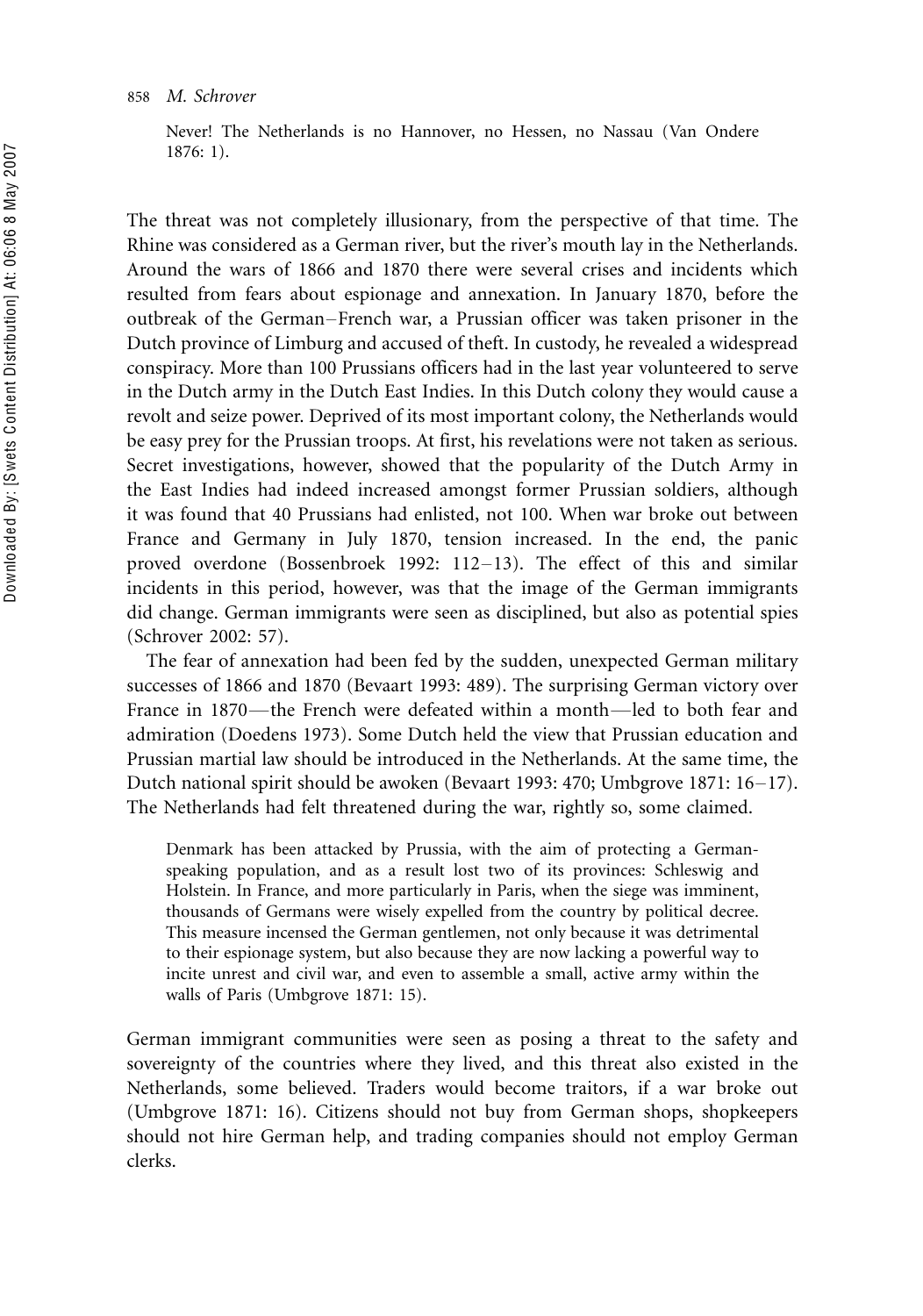In 1871, the pro-German Professor of Philosophy C.W. Opzoomer, from Utrecht, expressed the view that the expulsion of German immigrants from Paris might be a precedent. On 17 July 1870, the Frankfurter Zeitung reported that all German workers had been chased out of Strasbourg. A day later, a Belgian newspaper reported that all Prussian citizens had been banned from Paris. Such bans and expulsions had not happened in recent history. French newspapers encouraged the policy. Opzoomer quoted the French newspaper Le Pays, which reported that there were hundreds of thousands of Germans in Paris; many of them were spies who sent intelligence to Berlin on a daily basis. The French government had to act; the Dutch should bid the population of Paris to immediately expel the Germans (Opzoomer 1871: 101).

Germans in the Netherlands were not being expelled, in spite of Umbgrove's warnings (Doedens 1973: 144). German immigrants living in the Netherlands were quoted as saying:

We gratefully recognise the sympathy of the sensible part of the Dutch nation. In Switzerland, in England and in Rumania, the Germans have been insulted and assaulted. Here in Holland we have lived in peace and friendship and our Dutch fellow citizens have participated in our peace celebrations. We are happy and content here and hope this will never change (Opzoomer 1871:  $23-4$ ).

The Dutch newspapers, however, continued to write unfavourably about the German immigrants, so much so that the Dutch envoy to Berlin complained about the hostile attitude of the Dutch press towards the Germans (Woltring 1962:  $426-8$ ).

# Singing Together

It was mainly the singing societies or *Liedertafeln* that were affected by the abovementioned changes in Germany. The first Liedertafel in Germany was set up in Berlin in 1809 (Von der Dunk 1966:  $317-30$ ). Like the gymnastic clubs, the *Liedertafeln* were political organisations that played a role in the movement for a united Germany. In the 1840s, they were an alternative to forbidden political organisations. The dilemma that the *Liedertafeln* outside Germany faced was what unity they supported: the unity between German immigrants, as was the case in the United States and England (Bohlman 1995: 288), or support for a united Germany and a Great German Empire, which could include parts of Denmark, Flanders or the Netherlands. Some of the Liedertafeln in Flanders and Denmark favoured the last option (Snell 1999: 198, 202).

In 1827, the first *Liedertafeln* in the Netherlands were set up. They were led by Germans, used German study material and sang German songs only. The Liedertafeln were, however, not exclusively immigrant organisations; there were more non-German than German singers (20 per cent were German). Belgian and Polish migrants also joined the singing societies. Analysis of their membership lists shows that the singing societies were accessible to German immigrant men from various religious and regional backgrounds. There were Lutheran, Catholic, Calvinist and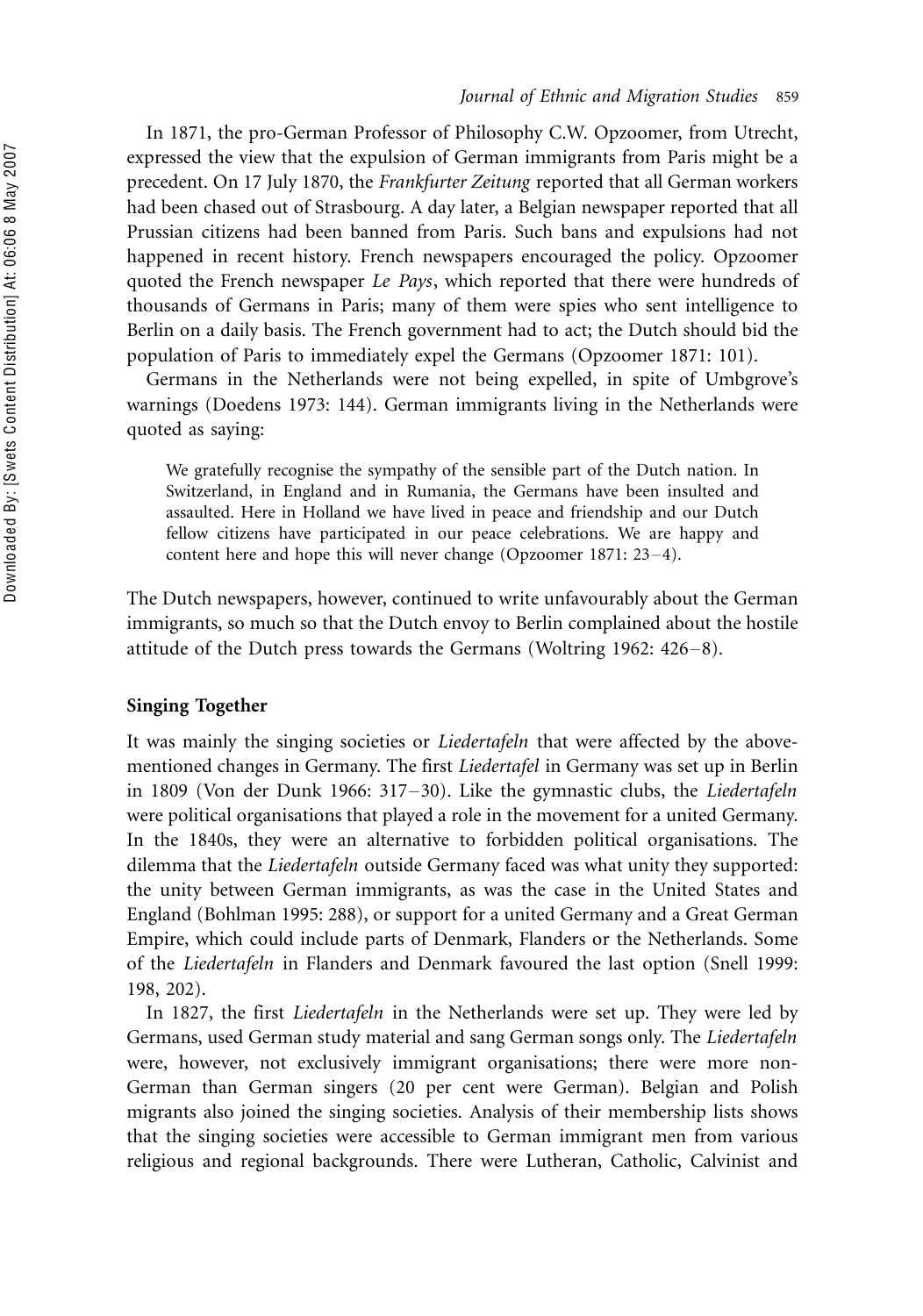Jewish members from almost all sectors of society; but lower-class German Catholics were absent. The religious heterogeneity of the singing societies made them different from the organisations that have been discussed so far. Unlike the other organisations, no connection was made between saving people for the faith and saving them for the nation. Several German members were at the same time members of other, smaller, German organisations in Utrecht, which are not described here. The Utrecht president of the GAV was also a member of the singing society. The membership of Jewish singers is somewhat surprising since Jews were commonly banned from gentile social clubs in the second half of the nineteenth century.

Fear of annexation, or more precisely fear of being suspected to support annexation, made the Liedertafeln in the Netherlands less German after the middle of the nineteenth century. Between 1845 and 1852 there were yearly singing contests in which German singing societies from the western part of Germany, and Dutch societies took part. The contests were held alternatively in the German town of Cleves and the Dutch town of Arnhem. After 1853 the Dutch-based singing societies set up their own contests. The organisers wanted the singing societies to play a role in enforcing a Dutch national identity, like the German societies did for the German identity. If the Dutch-based singing societies were to play this role they could no longer sing in German. The organisers therefore ordained that the societies that wanted to take part in the contest sang in Dutch. Composers were invited to write a Dutch repertoire.

## A German Organisation?

The organisations named previously were to some extent German: German songs, German methods and German inspiration. Nevertheless, it can be questioned whether these organisations can really be considered German, not the least because the members were not exclusively German. The organisations that German immigrants set up were relatively open organisations in which Dutch-born people and immigrants from other countries were welcome. German immigrants were also welcome in Dutch organisations. I found German immigrants in the membership lists of many important organisations in Utrecht. German immigrants were not as a rule excluded from membership.

In 1897, the first organisation was set up in Utrecht that presented itself as a German Verein: Deutsche Verein zu Utrecht. Contrary to the situation in other countries, where the word Verein was used much earlier, this was the first organisation that used this word. In other countries the word Verein was already used by German organisations much before 1897. The choice of the name is not irrelevant. Koopmans and Statham (1999: 678) have pointed out that, through a name, claims are made on a collective identity and, through the claims, the collective identity is shaped. The Deutsche Verein zu Utrecht used both Deutsche and Verein in its name. The aim of this organisation was explicitly to stimulate Germanness, sociability (Geselligkeid) and love for Germany. The Verein was set up in Utrecht by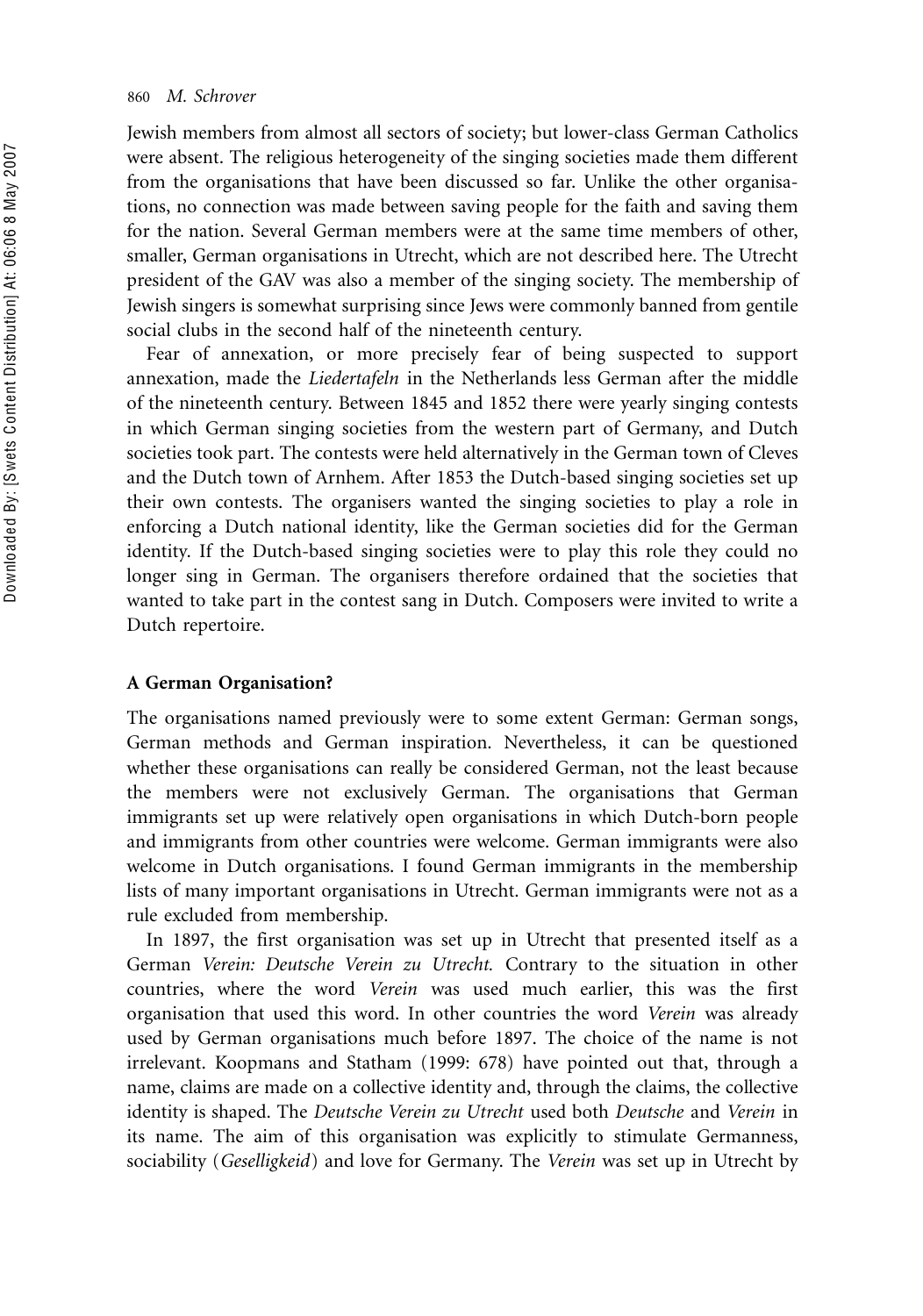recent German immigrants. They were all Protestant and all middle-class men. Later, German organisations of the same nature followed elsewhere in the Netherlands.

Unlike elsewhere, the First World War was not a watershed in German-Dutch relations, due to Dutch neutrality. During the war Germans in the Netherlands set up organisations for the support of German-Dutch families who had lost their breadwinner during the war. This was followed by the creation of a memorial for the German prisoners of war who had died while in the Netherlands.

The GAVand the Innere Mission, mentioned above, continued their activities in the twentieth century. In the Interbellum, however, the German Catholic Church also started to reach out to German Catholics living elsewhere. Earlier attempts to do so had met with opposition from the Catholic Church in the Netherlands and with a lack of interest amongst German Catholics in the Netherlands. After the First World War attempts were successful.

In 1950, the German scientist Wilhelm Sahner published a study on German organisations in the Netherlands before the Second World War. He spoke about Inseloder Streudeutschtum (island or 'strew' Deutschtum). There was a multitude of organisations all working seemingly independently of each other. According to Sahner, the number and the nature of German organisations in the Netherlands could be explained by the cultural and linguistic similarities between Germany and the Netherlands. Furthermore, there were close ties between both countries. Sahner, whose book was published just after the Second World War, may have been keen to bridge differences and stress similarities between the Dutch and the Germans. The Dutch treated the Germans in an open and friendly way, according to Sahner, and there were few restrictions on the activities of German immigrants. Germans living in the Netherlands could easily keep in touch with Germany. Sahner saw that there originally was little need for German immigrants to set up their own organisations. The need to set up organisations was, however, felt more after the First World War. In the 1920s, the first attempts were made to set up an umbrella organisation. Towards the end of the 1930s, the influence of the Nazi regime became apparent. The Nazi regime tried to force all German immigrants living in the Netherlands and their descendants into one organisation. In this they partly succeeded, especially since the Germanness of some immigrants, mainly Jews, was denied (Henkes 1998).

# Conclusion

The organisations that were set up by German immigrants in the Netherlands were relatively open organisations. They were easily accessible for non-Germans. There was a multitude of organisations with little coherence. The lack of unity within the German immigrant community reflected the absence of unity within German society itself. Organisations can be an expression of a common identity, but in the German case the diversity within organisational structure was an expression of a missing common identity.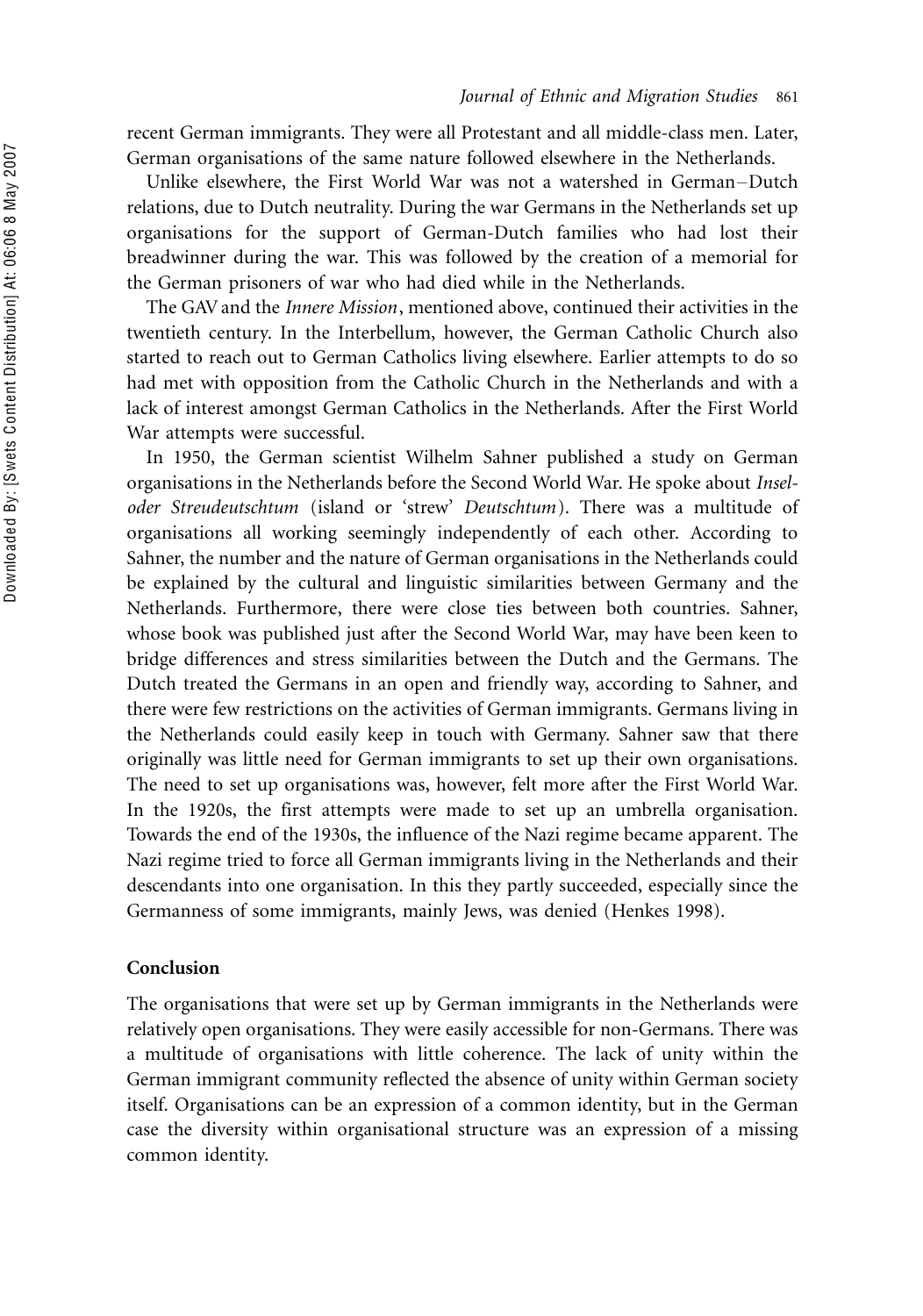Changes in the nature of immigrant organisations are commonly explained by pointing at changes in the demographic or socio-economic make-up of an immigrant community. As the examples given in this article show, the nature and continuity of immigrant organisations are also influenced by developments in the sending society, in the receiving society, and by changes in the relationship between the sending and the receiving society. Changes could make organisations more German or less German. The Prussian invasion of 1787 caused the Lutheran Church to break with its German origin and become a Dutch minority church. After the revolution of 1848 it was feared that not only poor Germans, but also revolutionaries would come to the Netherlands. Measures were taken to discourage their arrival. The fact that the Netherlands borders on German regions discouraged the German revolutionaries from choosing this country as their destination. All this made the gymnastic clubs in the Netherlands much less German than they were in the United States and England. In 1853, during the April Movement, the anti-Catholic ideology also carried anti-German sentiments. In this case it was members of the receiving society that stressed the Germanness of German Catholic migrants. This was something German Catholics themselves would not easily do because Germanness was commonly associated with Protestantism, rather than with Catholicism. The singing societies in the Netherlands, which worked with German instructors, and sang only a German repertoire, became less German when German nationality developed more strongly. The singing societies did not want to be associated with German nationality and annexations. The Dutch GAV was on purpose set up separately from the German GAS in order to stress its own identity. Despite this intention, the GAV was strongly identified with German nationalism by Dutch society, and as a result became more German. Dutch churches encouraged the German nature of the GAV by advising its members against joining it.

How an organisation developed—becoming more German or less German depended on occurrences in Dutch and German society, and on the relationships between both countries. In the period described here, organisations mostly became less German, rather than more German. The nearness of the Netherlands to Germany, and the (perceived) threat of annexation caused the balance to tip to this side. In countries further away, such as the United States, Germanness could develop more strongly and could gain more continuity.

#### References

Albers, P. (1903-04) Geschiedenis van het herstel der hierarchie in Nederland. Nijmegen: Malmberg (two volumes).

Bevaart, W. (1993) De Nederlandse defensie (1839–1874). The Hague: Sectie Militaire Geschiedenis. Bohlman, P.V. (1995) "'Still, they were all Germans in town": music in the multi-religious German-

American community', in Reichmann, E., Rippley, L.J. and Nagler, J. (eds) *Emigration and* Settlement Patterns of German Communities in North America. Indianapolis: Max Kade German-American Centre, Indiana University-Purdue University, 275-93.

Boogman, J.C. (1978) Rondom 1848. De politieke ontwikkeling van Nederland 1840–1858. Bussum: Fibula-Van Dishoek.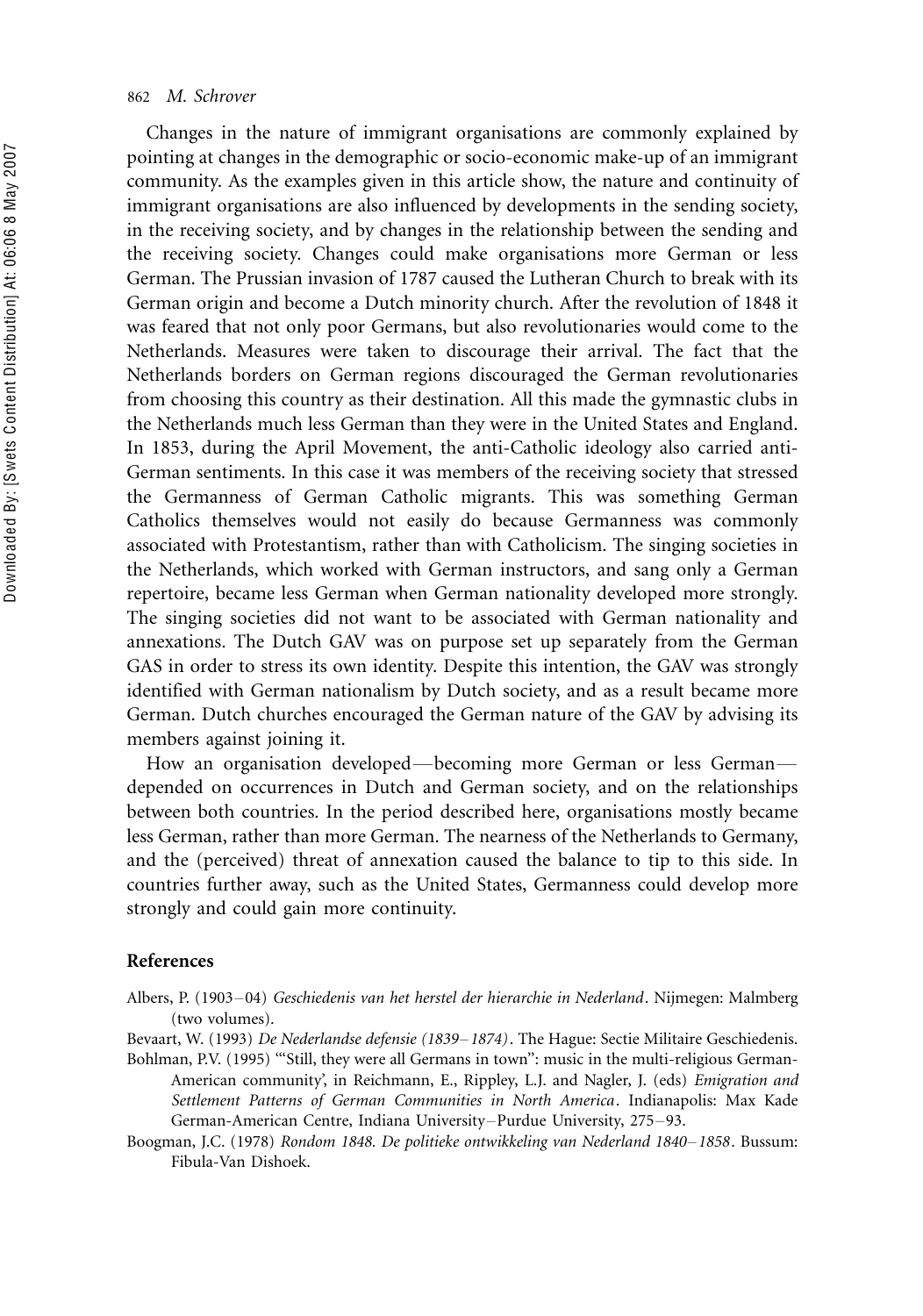- Bossenbroek, M.P. (1992) *Volk voor Indië. De werving van Europese militairen voor de Nederlandse* koloniale dienst 1814-1909. Amsterdam: Van Soeren & Co.
- Busken Huet, C. (1868) Lidewijde. Utrecht/Amsterdam: Het Spectrum (1981 reprint).
- Cohen, J.L. (1985) 'Strategy and identity: new theoretical paradigms and contemporary social movements', Social Research,  $52(4)$ : 663-716.
- Doedens, A. (1973) Nederland en de Frans-Duitse oorlog. Enige aspecten van de buitenlandse politiek en de binnenlandse verhoudingen van ons land omstreeks het jaar 1870. Zeist: Dissertation VU.
- Goddeeris, I. (2003) 'Exilpolitiek of identiteitsvorming? Manifestaties van Poolse ballingen in België, 1950-1980', Tijdschrift voor Sociale Geschiedenis, 29(3): 281-300.
- Goldberg, B. (1995) 'Cultural change in Milwaukee's German Evangelical Lutheran congregations of the Missouri Synod, 1850–1930', in Reichmann, E., Rippley, L.J. and Nagler, J. (eds) Emigration and Settlement Patterns of German Communities in North America. Indianapolis: Max Kade German-American Centre, Indiana University-Purdue University, 115-29.
- Henkes, B. (1998) 'Gedeeld Duits-zijn aan de Maas. Gevestigd Deutschtum en Duitse nieuwkomers in de jaren 1900–1940', in van de Laar, P., de Nijs, T., Okkema, J. and Oosthoek, A. (eds) Vier eeuwen migratie. Bestemming Rotterdam. Rotterdam: MondiTaal Publishing, 218-39.
- Klemann, H. (1982) 'Unitas' Georganiseerd anti-papisme in Nederland in het midden van de vorige eeuw 1842–1853. Amsterdam: Free University of Amsterdam, unpublished MA thesis.
- Koopmans, R. and Statham, P. (1999) 'Challenging the liberal nation-state? Postnationlism, multiculturalism, and the collective claims making of migrants and ethnic minorities in Britain and Germany', American Journal of Sociology, 105(3): 652-96.
- Schrover, M. and Vermeulen, F. (2005) 'Immigrant organisations', Journal of Ethnic and Migration Studies, 31(5): 823-32.
- Marquez, B. (2001) 'Choosing issues, choosing sides: constructing identities in Mexican-American social movement organizations', Ethnic and Racial Studies, 24(2): 218-35.
- McCaffery, R.P. (1996) Islands of Deutschtum. German-Americans in Manchester, New Hampshire and Lawrence, Massachusetts, 1870-1942. New York: Peter Lang.
- Nadel, S. (1990) Little Germany: Ethnicity, Religion, and Class in New York City, 1845–80. Urbana and Chicago: University of Illinois Press.
- Nagler, J. (1995) 'Frontier socialism: the founding of New Ulm, Minnesota, by German workers and Freethinkers', in Reichmann, E., Rippley, L.J. and Nagler, J. (eds) Emigration and Settlement Patterns of German Communities in North America. Indianapolis: Max Kade German-American Centre, Indiana University-Purdue University, 178-92.
- Nagtglas, C.J. (1975) Utrecht tussen Pruis en Francoos 1780-1800. Uit de papieren van tijdgenoot C.J. Nagtglas, aangevuld door F. Nagtglas, opnieuw uitgegeven met aantekeningen van dr. A. van Hulzen. Utrecht: Váva.
- Opzoomer, C.W. (1871) De Bonapartes en het recht van Duitschland ook na Sedan. Redevoering ter opening der akademische lessen. Amsterdam: Gebhard.
- Panayi, P. (1995) German Immigrants in Britain During the  $19^{th}$  Century 1815-1914. Oxford and Washington: Berg Publishers.
- Penninx, R. and Schrover, M. (2001) Bastion of bindmiddel? Organisaties van immigranten in historisch perspectief. Amsterdam: IMES.
- Rogier, L.J. (1962) Katholieke herleving. Geschiedenis van katholiek Nederland sinds 1853. The Hague: Pax.
- Rommes, R. (1998) Oost, west, Utrecht best? Driehonderd jaar migratie en immigranten in de stad Utrecht (begin 16e—begin 19e eeuw). Utrecht: Stichting Amsterdamse Historische Reeks.
- Rosendaal, J. (2003) Bataven! Nederlandse vluchtelingen in Frankrijk 1787–1795. Utrecht: Vantilt.
- Sahner, W. (1950) Katholische und Evangelische Seelsorge des Deutschtums in Holland. Kirchliche und kulturelle Gliederung. Emsdetten: Lechte.
- Schneider, D. (1993) 'The German bakers of New York City: between ethnic particularism and working-class consciousness', in Guerin-Gonzales, C. and Strikwerda, C. (eds) The Politics of